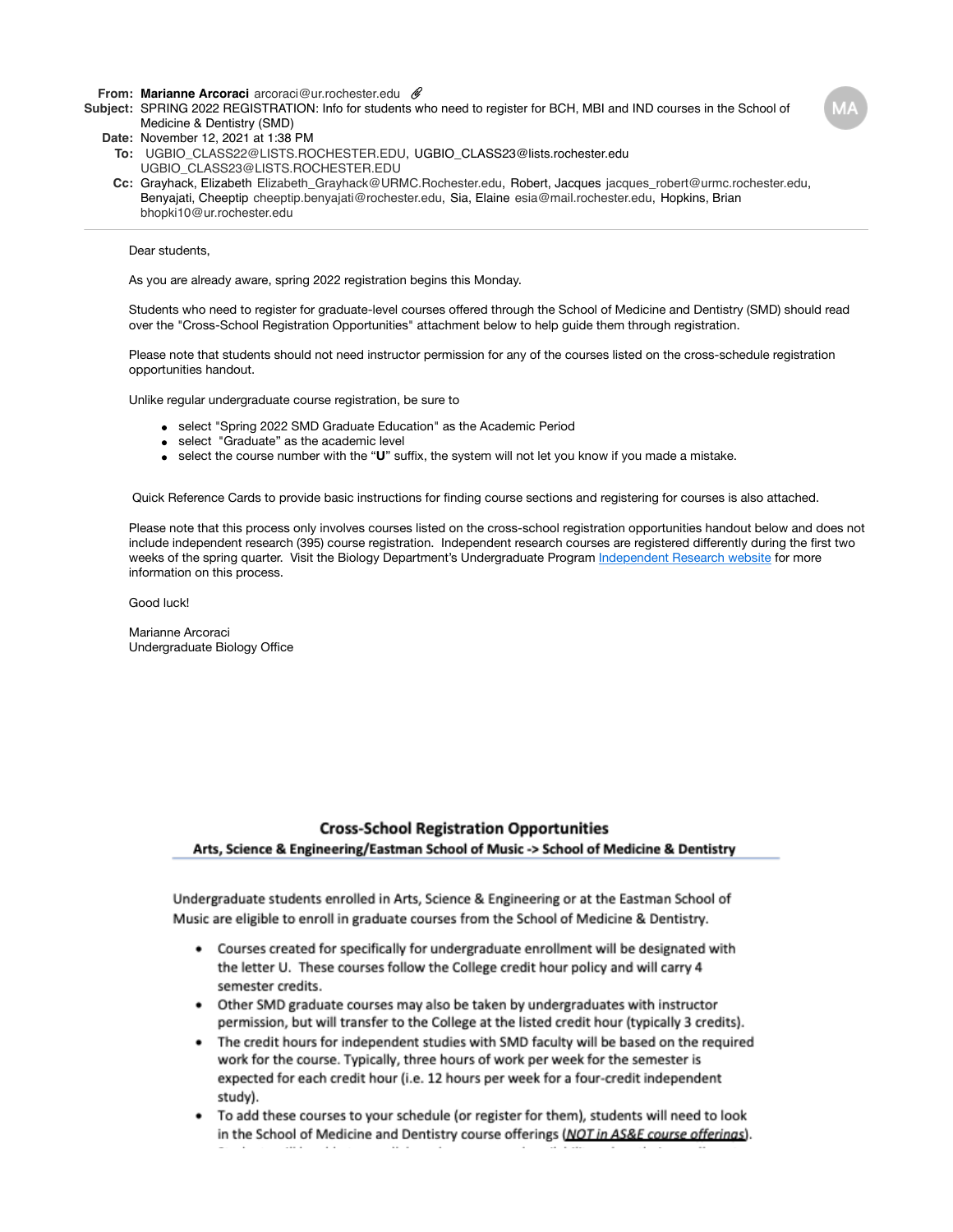Students will be able to enroll, based on space and availability, when their enrollment  $\bullet$ appointment opens in AS&E. There will be no time delay between registration periods.

## Courses available for Spring 2022:

- BCH 412U Advanced Topics in Bio Macromolecules ٠
- $\bullet$ IND 447U - Signal Transduction
- MBI 402U Writing in Microbiology ٠
- MBI 403U Drug Discovery ٠
- MBI 404U Intro to Emerging Pathogens ٠
- $\bullet$ MBI 421U - Microbial Genetics and Physiology
- ٠ MBI 456U - General Virology
- NSC 531U Integrative Neuroscience  $\bullet$
- PM 410U Intro to Data Management & Analysis
- PM 413U Field Epidemiology ٠
- $\bullet$ PM 414U - History of Epidemiology
- PM 415U Principles of Epidemiology  $\bullet$
- PM 424U Chronic Disease Epidemiology ٠
- PM 442U Nutritional Epidemiology
- $\bullet$ PM 458U - Qualitative Health Research
- PM 486U Medical Ecology in Global Context ٠

University of Rochester | Office of the Registrar

10/29/2021

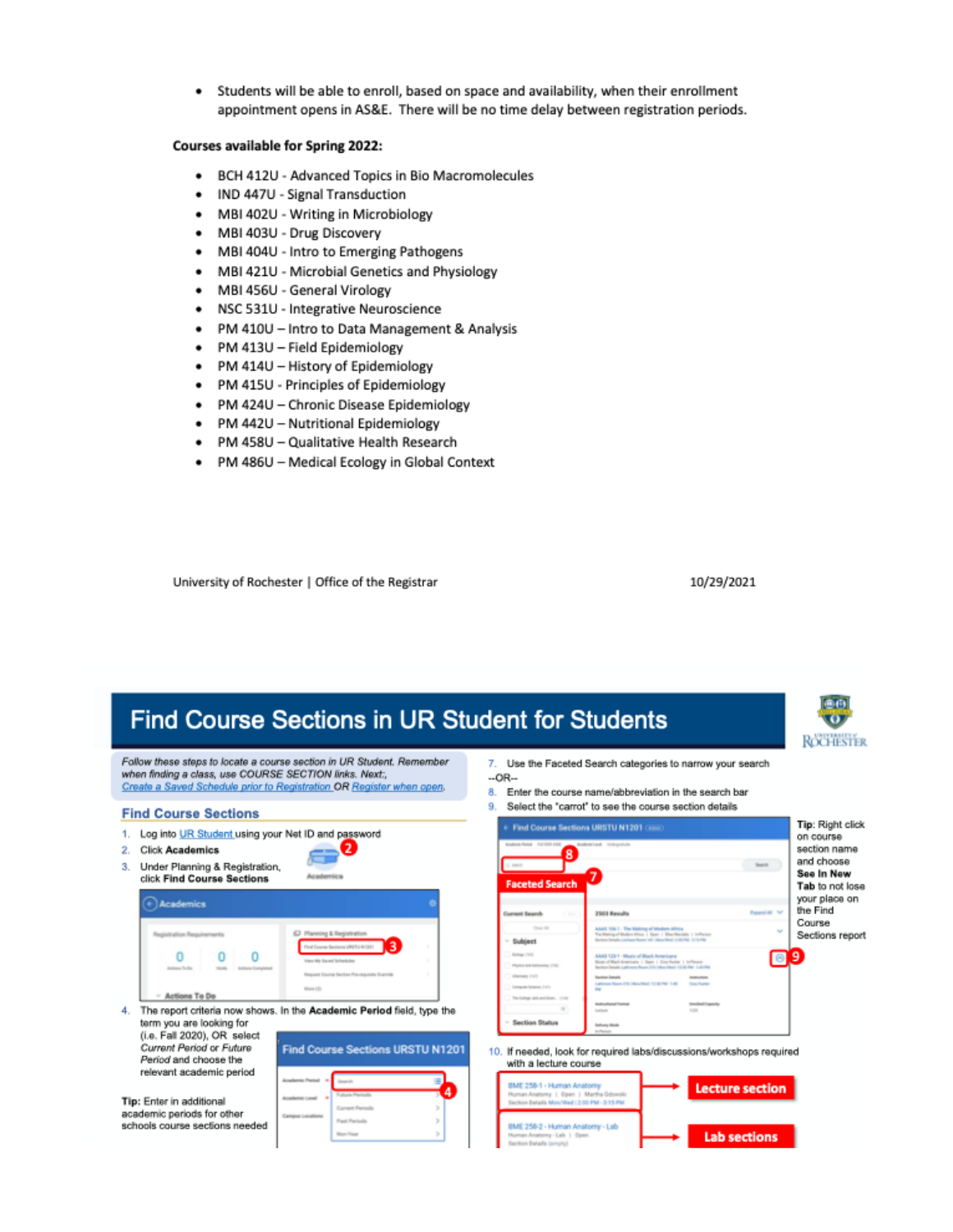

6. Click OK



BME 258-3 - Human Anatomy - Lab y-Lab | Open on Betalls (e)

BME 258-4 - Human Anatomy - Lab Lab 1 Oper

I Important Tip: Remember to choose the blue Course Section links, seen here to the left. Course section names include a -1, -2, -3, -4 etc. Course section links are used when creating saved schedules and registering for classes.



updated 04/19/20

| DURING OPEN REGISTRATION: Register for a Course Section                                                                                                                                                                                                                                                                                                                                                                                                                                                    | ROCHESTER                                                                                                                                                                                                                                                                                        |
|------------------------------------------------------------------------------------------------------------------------------------------------------------------------------------------------------------------------------------------------------------------------------------------------------------------------------------------------------------------------------------------------------------------------------------------------------------------------------------------------------------|--------------------------------------------------------------------------------------------------------------------------------------------------------------------------------------------------------------------------------------------------------------------------------------------------|
| Use this reference when preparing to register for a course section DURING<br>open registration. Follow these steps to find and register for a course<br>section.                                                                                                                                                                                                                                                                                                                                           | Enter the course section name/abbreviation in search<br>9.<br>Mart Subcarrille - Spring of the model of a find them in a count<br>Accelerate Lands<br>9                                                                                                                                          |
| <b>Find Course Sections</b>                                                                                                                                                                                                                                                                                                                                                                                                                                                                                | Sayed Searches                                                                                                                                                                                                                                                                                   |
| 1. Log into UR Student and click Academics<br>Under Planning & Registration, click Find Course Sections<br>2.                                                                                                                                                                                                                                                                                                                                                                                              | 51 Results                                                                                                                                                                                                                                                                                       |
| <b>BAUTON</b> Q mem                                                                                                                                                                                                                                                                                                                                                                                                                                                                                        | Current Search<br>Clear Ad<br>ACC 221-1 - Managerial Accounting                                                                                                                                                                                                                                  |
| (+) Academics                                                                                                                                                                                                                                                                                                                                                                                                                                                                                              | Managerial Associations 1, Steel, 1, Sudaninan Jacon<br>Sacriore Sanah, Ismania<br>- Subject                                                                                                                                                                                                     |
| C Planning & Registration<br>Registration Requirements<br>2<br>Find Course Sections URISTU N1201<br>Ω<br>Ω<br>View My Sevent Schedules<br>Actionary The Rig<br>Automa Formates<br>Request Course Section Preverprishe Override                                                                                                                                                                                                                                                                             | 10. Hover over the course section name link best fitting your schedule and click<br>the related actions button<br>11. From the Actions window click Register<br>10<br>CHEM 131-2 - Chris Concorta, Synt, Pr<br>Lecture<br>Dom Concepts, Spat, Pract 1 1 Class 1 Benjam                           |
| More (T)<br>- Actions To Do<br>C Academic Records                                                                                                                                                                                                                                                                                                                                                                                                                                                          | Course Section<br>日参<br>section<br>CHEM 131-2 - Chm Concets, Syst, Pract<br><b>Fascing</b><br>CHEM 131-74 - Chen 131 Laboratory B<br>Dom 1011 Ladonahory B   Open<br><b>Gond</b><br>Senior Datais Wandscor Hal Boam 106/ Tuesday (1)                                                             |
| View My Drades<br>ö<br>Important Contacts Support Network<br>Click within the Academic Period field                                                                                                                                                                                                                                                                                                                                                                                                        | Augustavia Practack Aud 2020 military<br>CHEM 131-75 - Chen 131 Laboratory A<br><b>Branchises</b><br><b>GRASS CARDS</b><br>Lab<br>Chin 1011 Laboratory A. 1 Cloen<br><b>Book House</b><br><b>KILLING CARDS</b><br>Section Details Hutchison Hall Roam 106 / Tuesday (3)<br>sections              |
| Type the term you are looking<br>4.<br>for (Fall 2020), or select<br><b>Find Course Sections URSTU N1201</b><br><b>Current or Future Period and</b><br>3<br>choose the future academic period<br><b>Academy Partial</b><br><b>Search</b><br>m<br>a) Select the specific<br><b>Ulura Perioda</b><br>Anadomic Laned<br><b>Academic Period</b><br>Current Partnels<br>associated with the<br><b>Campus Localism</b><br><b>Frest Particula</b><br>course you are<br><b>Now York</b><br>looking to register for | Enrolled Capacity 1779<br>CHEM 131-76 - Chev 131 Laboratory B<br>Chim 1371 Laboratory B   Close<br>Section Datable Hutchbook Had Room 115: Tuesday (21)<br>指置<br><b>Instructor Roles 1 nur</b><br><b>CARLING</b><br>$\blacksquare$<br>石 三<br>12. Select Lecture, Labs and Workshops as necessary |
| Select your Academic Level                                                                                                                                                                                                                                                                                                                                                                                                                                                                                 | 13. Click Grading Basis and choose Audit or Graded as needed<br>14. Click Register                                                                                                                                                                                                               |
| Click OK<br>7                                                                                                                                                                                                                                                                                                                                                                                                                                                                                              | 15. View the completed course section registration from the Successfully<br>Registered Courses report, or Click View Registered Courses for the<br>complete view of course section registrations                                                                                                 |
|                                                                                                                                                                                                                                                                                                                                                                                                                                                                                                            | STUDEI                                                                                                                                                                                                                                                                                           |

Updated 04/19/20